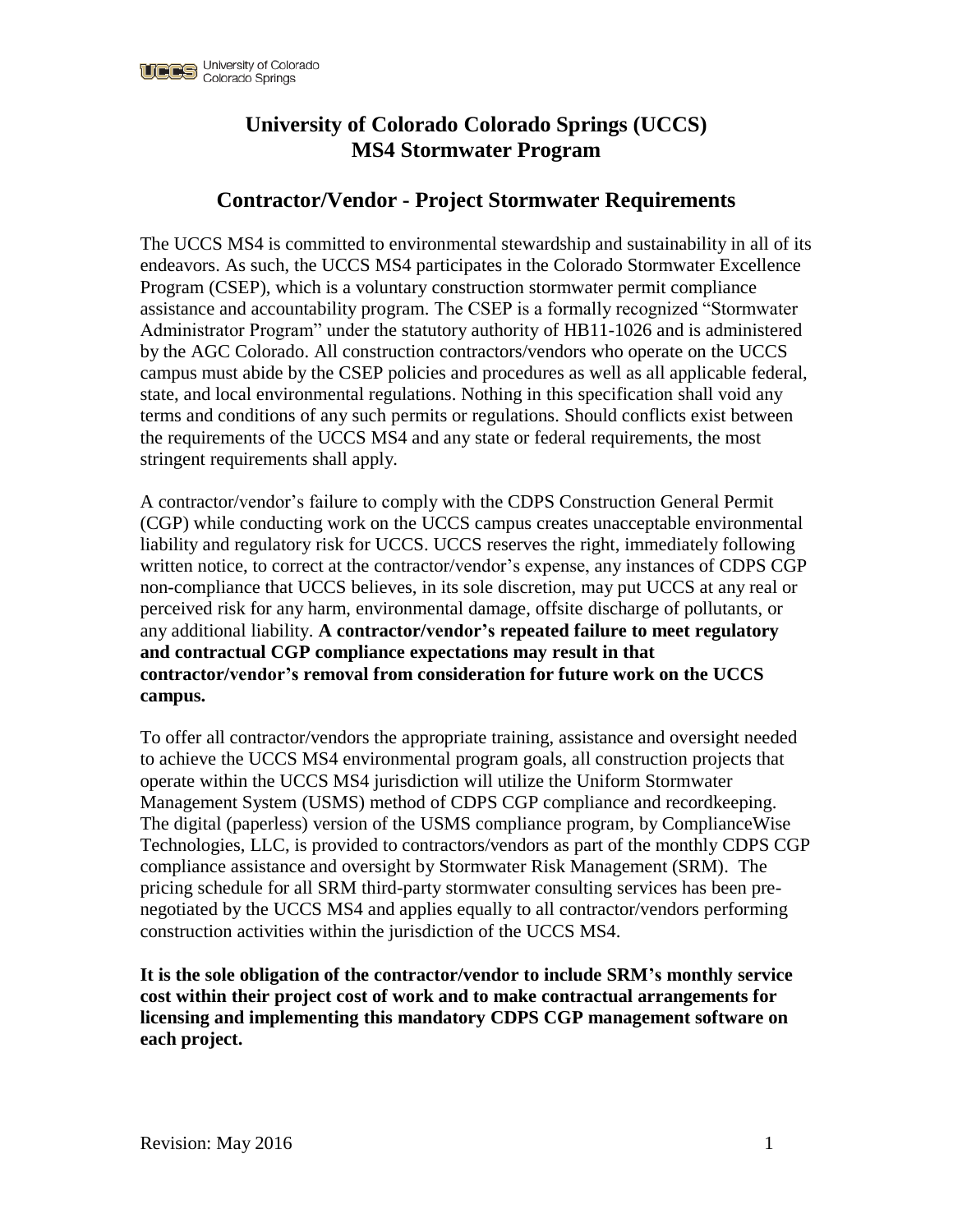

As a condition of performing any activities within the UCCS MS4 that require a CDPS CGP, the following minimum contractor/vendor implementation and reporting requirements must be met:

#### **1) Preparation and maintenance of a Stormwater Management Plan (SWMP)**

A SWMP compliant with all CDPS CGP regulations and requirements must be prepared using the ComplianceWise digital SWMP system. Contractor/vendors may prepare the SWMP themselves for review by SRM or may contract with SRM to prepare the SWMP on the contractor/vendor's behalf. Costs for complete SRM SWMP preparation are the same as for SRM SWMP review, and follow the pre-negotiated UCCS MS4 pricing agreement.

Should the contractor/vendor choose to have SRM complete the SWMP, SRM will use the ComplianceWise digital software to prepare and then to electronically distribute the SWMP for review and contractor/vendor acceptance. **Projectspecific information must be provided by the contractor/vendor to SRM at least 20 business days in advance of the date the contractor/vendor intends to begin any construction activities at the site.** Information required of the contractor/vendor will include, but may not be limited to; project team contact info, project master schedule, site staging plan (if available), soils report and grading plans.

Following receipt of all required information, SRM will complete the SWMP within 10 business days and prior to the contractor/vendor submitting their application for CDPS Stormwater Construction General Permit (CGP) coverage.

## **If the contractor/vendor chooses to prepare their SWMP in the ComplianceWise website, it must be complete and ready for SRM review at least 20 days prior to the construction start date**.

The contractor/vendor will thereafter maintain and update the SWMP on the ComplianceWise website for the duration of the project. The SWMP and the Site Map shall be regularly updated (at a minimum every 7 calendar days) by the contractor/vendor to accurately reflect the current conditions of the project from the start of construction activities until CGP inactivation or transfer.

The contractor/vendor's SWMP and all related CDPS CGP-required documentation and records will be available to the UCCS MS4 for review through shared access in the ComplianceWise database. All records will remain available to the UCCS MS4 for 3 years following termination of the CDPS CGP.

#### **2) Requirements for a SWMP Administrator**

At least one qualified SWMP Administrator shall be assigned by the contractor/vendor to each UCCS project who shall be responsible for managing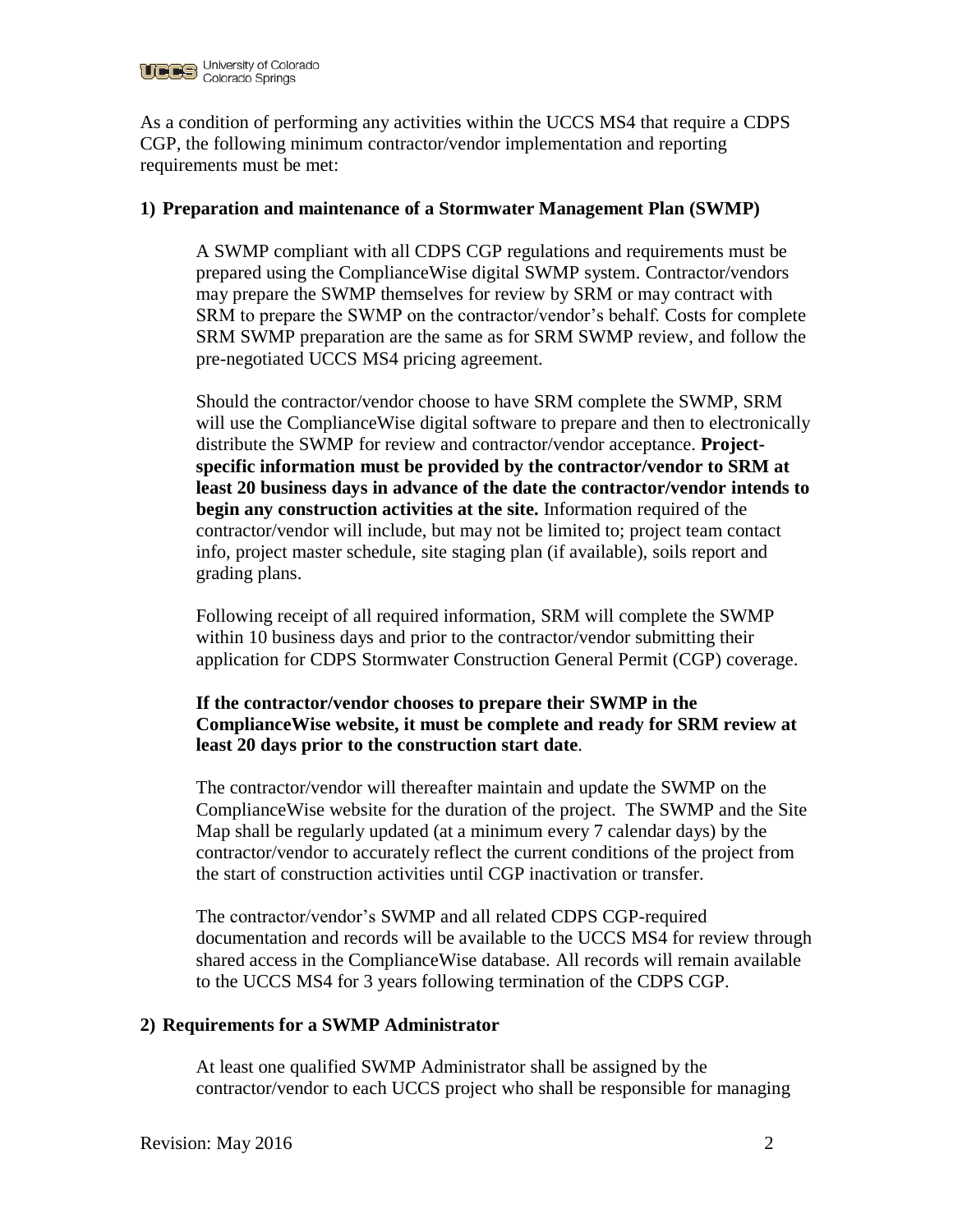

all aspects of the SWMP, including developing, implementing, maintaining, and revising the SWMP. The SWMP Administrator will be the UCCS MS4 contact for all SWMP related issues and is responsible for the accuracy, completeness, and implementation of the SWMP. The SWMP Administrator shall be on site and available during active construction. The SWMP Administrator shall be identified in the SWMP and listed on the CDPS CGP application before construction activities begin and shall be available to participate in all EPA, CDPHE or UCCS MS4 site inspections.

## **a. Certification and Training**

The SWMP Administrator, at a minimum, shall be certified in the Uniform Stormwater Management System (USMS) Advanced Stormwater Manager course and be able to implement the principles and practices of the USMS, including use of the ComplianceWise digital recordkeeping database. Minimum training is available monthly through the AGC Colorado and is also offered periodically at the campus by the UCCS MS4. State of Colorado training scholarships are available to companies when funding such training places an extraordinary financial burden on the company.

### **b. Authority**

The SWMP Administrator must have the authority to adequately manage and direct day-to-day stormwater quality management activities at the site, including stopping work until the site is in compliance with the CDPS CGP.

The UCCS MS4 may deem the SWMP Administrator unqualified if they are unable or unwilling to successfully implement or update the approved SWMP or keep the site in compliance. The UCCS MS4 shall require a new SWMP Administrator if the current SWMP Administrator is deemed unqualified.

#### **3) Pre-construction Stormwater Meeting**

Prior to the start of construction, the contractor/vendor shall initiate a meeting with the UCCS Principal Representative to review and discuss stormwater issues related to the project. Topics to be discussed may include, but are not limited to, the SWMP, initial control measures to protect entry/exits and perimeters, roles and responsibilities of the SWMP Administrator and roles and responsibilities of SRM acting on behalf of the UCCS MS4.

Work will not commence until the UCCS MS4 provides the contractor/vendor approval of the project specific SWMP and written approval of the initial control measures.

#### **4) Use of the Standardized, Digital SWMP Documentation System**